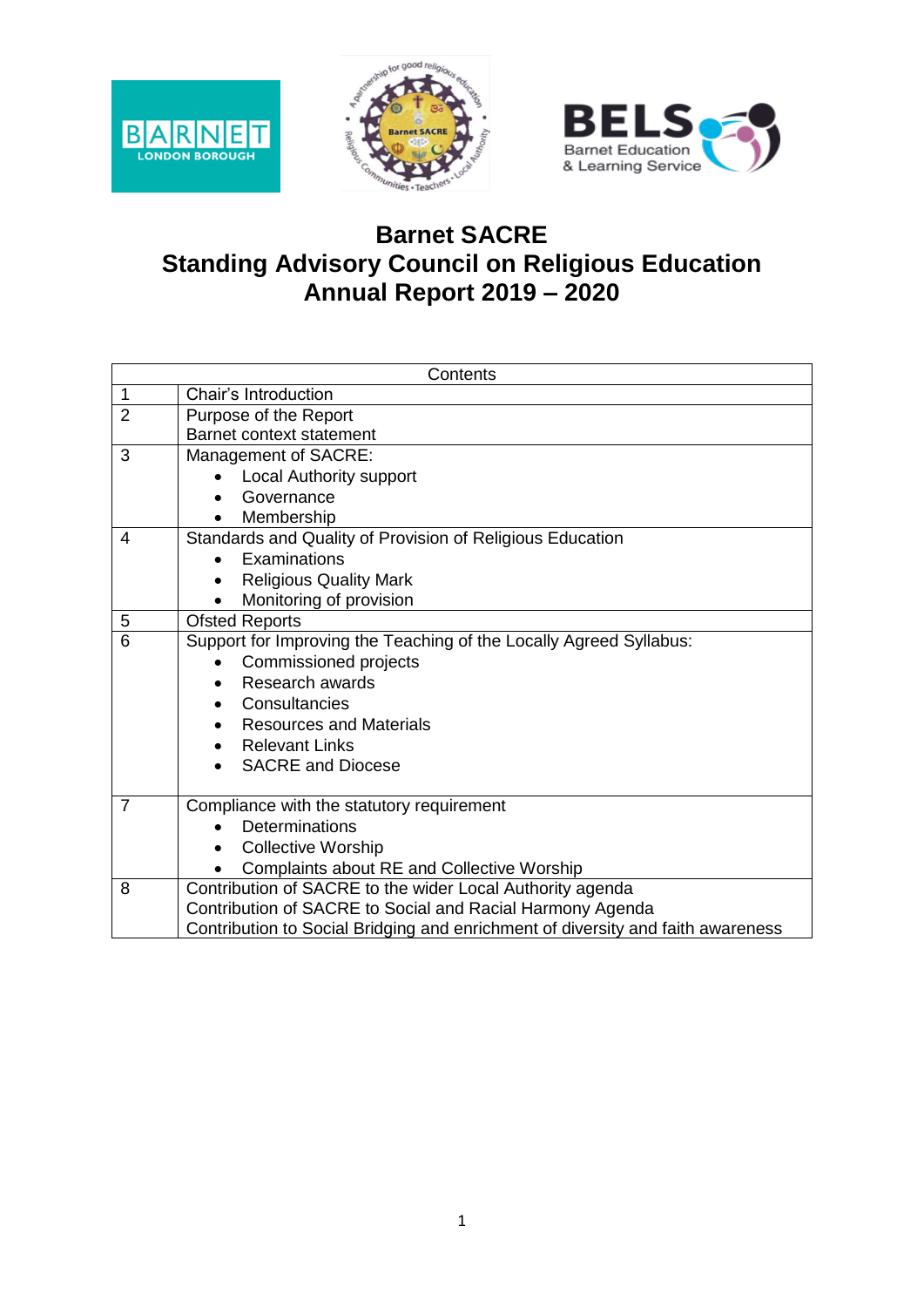## **Barnet SACRE ANNUAL REPORT 2019-2020**

## **1. Chair's Introduction**

I am pleased to present this report on the work of Barnet SACRE for the year 2019-20.

Three Meetings took place: 19 November 2019, 11 March and 23 June 2020.

Permit me to take a step back to the conclusion of the previous year:

The finale of the academic year 2018-2019 was the launch of the new Agreed Syllabus. The Mayor Councillor Caroline Stock, The Mayor's Escort Dr Richard Stock, The Most Reverend Athanasios, Bishop of Tropaeou, SACRE Members, local dignitaries and pupils, students and teachers from five schools all participated in the launch.

At the conclusion of the launch a fond farewell and presentation was made to Dr Anna Sallnow who was retiring after seventeen years of outstanding service as Religious Education Advisor and consultant to SACRE and the Borough. Anna had given not less than everything to the cause, promotion and advocacy of Religious Education both Borough wide and on the National scene too. Barnet SACRE, schools and teachers owe her an immense debt of gratitude. Anna was presented with a gift from SACRE as a token of the affection and esteem in which she had been held. Anna will be much missed.

At our November meeting SACRE Members welcomed our new Religious Education Advisor and Consultant Jan McGuire. Jan with flair, style, passion, commitment and expertise, in abundance, presented her vision for Religious Education in the Borough and beyond. The transition from Anna to Jan has been truly seamless as both had worked quietly and with diligence in the months before to ensure a smooth transition.

2020 brought with it, in full panoply, the pandemic of Covid 19. This has impacted on the work of our Religious Education Advisor, Jan, and on our termly SACRE meetings that are now conducted virtually.

As ever, Barnet SACRE members have volunteered their time, expertise and support to the SACRE I would like to thank them all for being excellent champions of Religious Education in schools. Our volunteer members provide selfless service to the Borough, and we are indebted to them all.

Barnet SACRE is fortunate to have the expertise and support of the Director of School Improvement and Traded Services, Neil Marlow, who acts as the conduit between the LA and SACRE and is an appreciated champion of SACRE and Religious Education.

Under Jan's leadership Our Standing Advisory Council on Religious Education (SACRE) has been part of a successful bid for funding from the National Association of SACREs (NASACRE) and the Westhill Endowment Trust to run the project **'VAT in RE'.** 'VAT in RE' is a project that intends to boost the skills and confidence of RE Coordinators and Teachers to develop and implement a Medium-Term Curriculum Plan model that will impact on the quality of RE delivery. Amid the gloom of the pandemic this warmed the cockles of the hearts of all. Thankyou Jan.

Despite Covid 19 SACRE moves forward regardless of the obstacles and problems that come in Covid's wake. Our motto is carpe diem!

Kevin McSharry, October 2020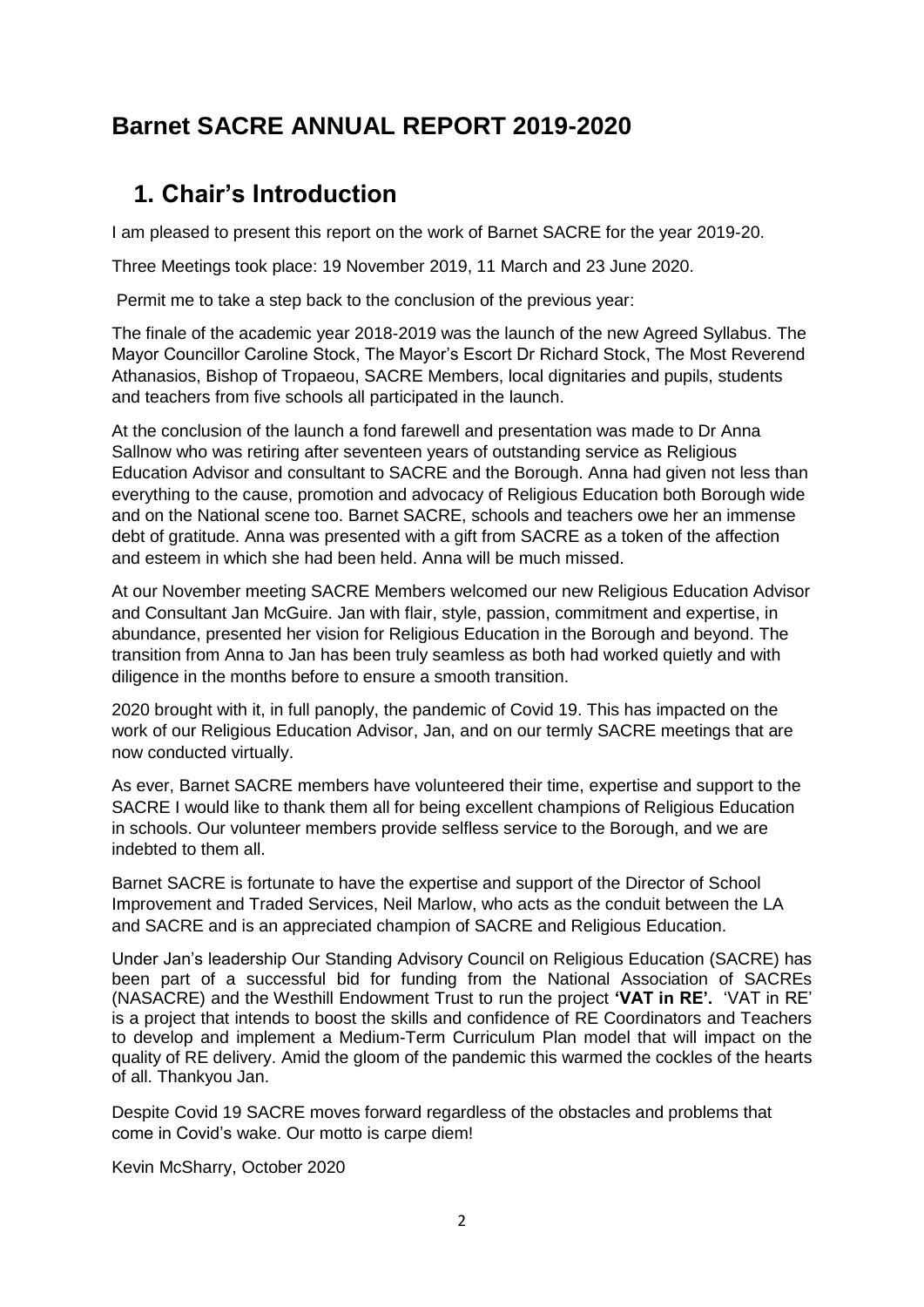# **2. The Purpose of the Report**

Religion and worldviews remain significantly important in our richly diverse borough, nationally and globally. Religious Education is a valuable and enriching curriculum subject. It is important in its own right and makes a unique contribution to the spiritual, moral, social and cultural (SMSC) development of pupils and supports wider community cohesion. The Government is keen to ensure all pupils receive high-quality Religious Education. The Education Act 1996, Section 391 (6) and (7) requires that each year the Standing Advisory Council on Religious Education (SACRE), from each Local Authority, will publish a report as to the exercise of its functions and any action taken by the representative groups on the Council during the last preceding year.

This entails:

- advising the Local Authority on Religious Education given in accordance with the Agreed Syllabus;
- monitoring the provision and quality of Religious Education taught according to its Agreed Syllabus, together with the overall effectiveness of the syllabus;
- providing advice and support on the effective teaching of Religious Education in accordance with the locally Agreed Syllabus;
- providing advice to the Local Authority and its schools on methods of teaching, the choice of teaching material and the provision of teacher training;
- in partnership with its Local Authority, considering whether any changes need to be made in the Agreed Syllabus or in the support offered to schools in the implementation of the Agreed Syllabus, to improve the quality of teaching and learning of RE;
- offering advice to the Local Authority, and through the Local Authority to schools, concerning how an existing Agreed Syllabus can be interpreted so as to fit in with a broad, balanced and coherent curriculum.

## **Barnet context statement**

For 2020, the population of Barnet is estimated to be 402,700, which is the largest of all the London boroughs. In 2020, the net population of Barnet is predicted to grow by around 8,500 people. The borough's overall population is projected to increase by around 10.9% between 2020 and 2030, taking the number of residents to about 446,400.

The Barnet population is projected to become increasingly diverse, with the proportion of Black, Asian and Minority Ethnic (BAME) people in the borough population rising from 40.3% in 2020 to 42.8% in 2030. The wards with the greatest percentage increase in population between 2020 and 2040 are Golders Green, Colindale, Edgeware and Mill Hill. In contrast, other wards in Barnet (e.g. Garden Suburb, Coppetts, Hale, East Finchley, Burnt Oak, and Oakleigh) are predicted to decrease in population by 2040.

The borough will become increasingly diverse, driven predominantly by growth within the existing population. Meeting the diverse needs of these growing communities may be a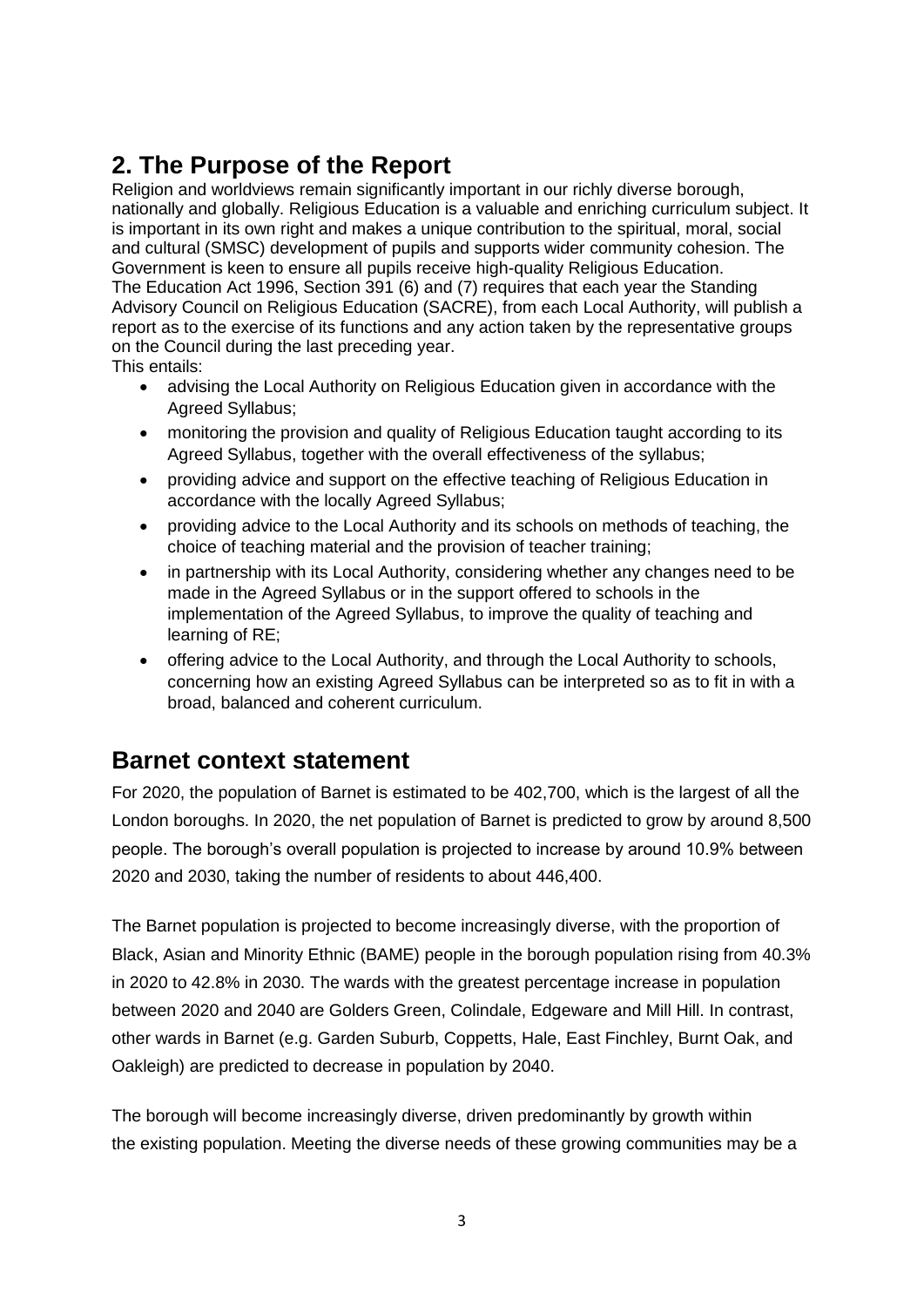key challenge, as Colindale, Burnt Oak and West Hendon have increasingly diverse populations that are more than 50% Black, Asian and Minority Ethnic (BAME).

Barnet SACRE is aware of the challenge faced by the LA and would welcome deeper engagement to support the community and local government as they navigate this period of growth.

## Religion

 $\bullet$ 

Based on data from the Annual Population Survey, the most common religion in Barnet is Christianity (39.2%), followed by the Jewish (19.2%) and Muslim (11.8%) faiths (refer to Figure 1.8). Almost one in five people in the borough has no religion (19.4%), which equates to around 75,600 people, compared to the 152,500 Christians in Barnet. Whilst almost a third of people in the borough are either Jewish or Muslim  $(31\%; n = 120,500)$ , roughly one in twenty-five are Hindu (4.0%;  $n = 15,400$ ) and Buddhists account for just under one in fifty  $(1.9\%; n = 7,500).$ 

Figure 1.8: Religions in Barnet, by percentage, 2018



The wards with the lowest proportion of Christians also have the highest percentage of Jewish people in their populations (Garden Suburb (38.2%); Golders Green (37.1%); Edgware (32.6%)). The areas with the lowest proportions of Jewish people (refer to Table 1.11 and Figure 1.9) are located in Burnt Oak (1.2%), Colindale (1.4%) and Underhill (3.1%).

Table 1.11: The proportion of ward populations in Barnet by religion, 2011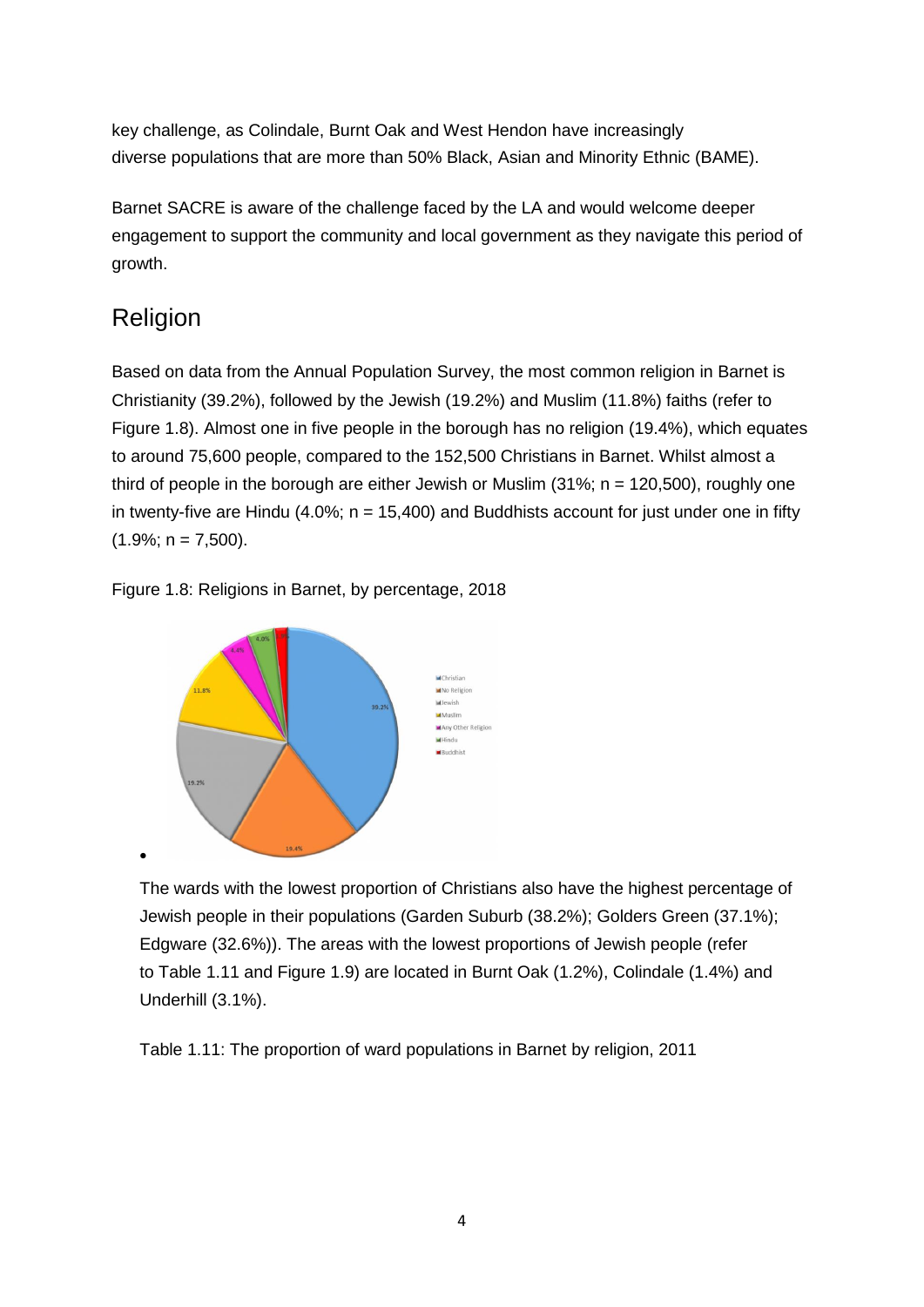| Area                | Christian | Jewish | <b>Muslim</b> | Hindu | <b>Buddhist</b> | Sikh | Other<br>Religion | <b>No</b><br>Religion | Religion not<br>state d |
|---------------------|-----------|--------|---------------|-------|-----------------|------|-------------------|-----------------------|-------------------------|
| Brunswick Park      | 52.3%     | 4.7%   | 9.8%          | 6.6%  | 0.8%            | 0.5% | 1.5%              | 15.8%                 | 8.1%                    |
| Burnt Oak           | 50.0%     | 1.2%   | 18.4%         | 7.5%  | 2.5%            | 0.3% | 0.5%              | 13.0%                 | 6.5%                    |
| Childs Hill         | 37.7%     | 16.9%  | 14.2%         | 3.4%  | 1.3%            | 0.1% | 0.7%              | 16.2%                 | 9.4%                    |
| Colindale           | 46.6%     | 1.4%   | 19.3%         | 9.8%  | 1.9%            | 0.3% | 0.4%              | 13.3%                 | 7.0%                    |
| Coppetts            | 47.4%     | 4.0%   | 9.3%          | 6.1%  | 0.8%            | 0.7% | 0.7%              | 22.8%                 | 8.2%                    |
| East Bamet          | 54.3%     | 5.3%   | 6.1%          | 3.6%  | 0.8%            | 0.3% | 1.0%              | 20.5%                 | 8.1%                    |
| East Finchley       | 41.2%     | 8.8%   | 7.4%          | 4.2%  | 1.0%            | 0.4% | 0.6%              | 27.2%                 | 9.2%                    |
| Edgware             | 27.7%     | 32.6%  | 11.3%         | 8.8%  | 0.8%            | 0.4% | 2.3%              | 8.2%                  | 8.1%                    |
| Finchley Church End | 28.3%     | 31.2%  | 8.1%          | 6.1%  | 1.3%            | 0.4% | 0.8%              | 14.7%                 | 9.1%                    |
| Garden Suburb       | 26.5%     | 38.2%  | 4.8%          | 2.4%  | 1.0%            | 0.2% | 0.6%              | 15.1%                 | 11.2%                   |
| Golders Green       | 26.1%     | 37.1%  | 12.2%         | 3.8%  | 0.9%            | 0.2% | 0.6%              | 10.1%                 | 9.0%                    |
| Hale                | 39.1%     | 19.4%  | 10.7%         | 8.1%  | 1.5%            | 0.3% | 1.4%              | 11.5%                 | 7.9%                    |
| Hendon              | 32.1%     | 31.4%  | 8.5%          | 5.6%  | 1.3%            | 0.2% | 0.6%              | 11.5%                 | 8.8%                    |
| High Bamet          | 53.4%     | 6.5%   | 3.9%          | 3.1%  | 0.6%            | 0.3% | 0.7%              | 23.1%                 | 8.3%                    |
| Mill Hill           | 39.1%     | 19.0%  | 12.3%         | 5.2%  | 1.1%            | 0.4% | 0.8%              | 14.0%                 | 8.2%                    |
| Oakleigh            | 52.6%     | 8.8%   | 6.7%          | 5.3%  | 0.8%            | 0.4% | 1.3%              | 16.1%                 | 7.9%                    |
| <b>Totteridge</b>   | 39.7%     | 16.2%  | 7.2%          | 6.7%  | 2.3%            | 0.5% | 2.0%              | 16.5%                 | 8.8%                    |
| <b>Underhill</b>    | 55.8%     | 3.1%   | 7.6%          | 3.3%  | 1.1%            | 0.2% | 1.0%              | 19.1%                 | 8.8%                    |
| West Finchley       | 38.1%     | 9.1%   | 7.8%          | 9.0%  | 2.1%            | 0.8% | 2.3%              | 22.2%                 | 8.5%                    |
| West Hendon         | 36.4%     | 14.1%  | 17.1%         | 11.0% | 1.6%            | 0.2% | 1.1%              | 11.4%                 | 7.1%                    |
| Woodhouse           | 45.0%     | 6.4%   | 9.7%          | 9.3%  | 1.0%            | 0.5% | 1.5%              | 18.4%                 | 8.4%                    |
|                     |           |        |               |       |                 |      |                   |                       |                         |
| Barnet              | 41.2%     | 15.2%  | 10.3%         | 6.2%  | 1.3%            | 0.4% | 1.1%              | 16.1%                 | 8.4%                    |

Source: Office for National Statistics (ONS, 2011). Census 2011 data. Table: KS209EW – Religion.

Figure 1.9: Jewish population (%) in Barnet, by ward, 2011 Source: Office for National Statistics (ONS, 2011). Census 2011 data.



Figure 1.10 shows the distribution of the Muslim population in Barnet. The highest proportions of Muslims are found in wards concentrated in the West of the borough;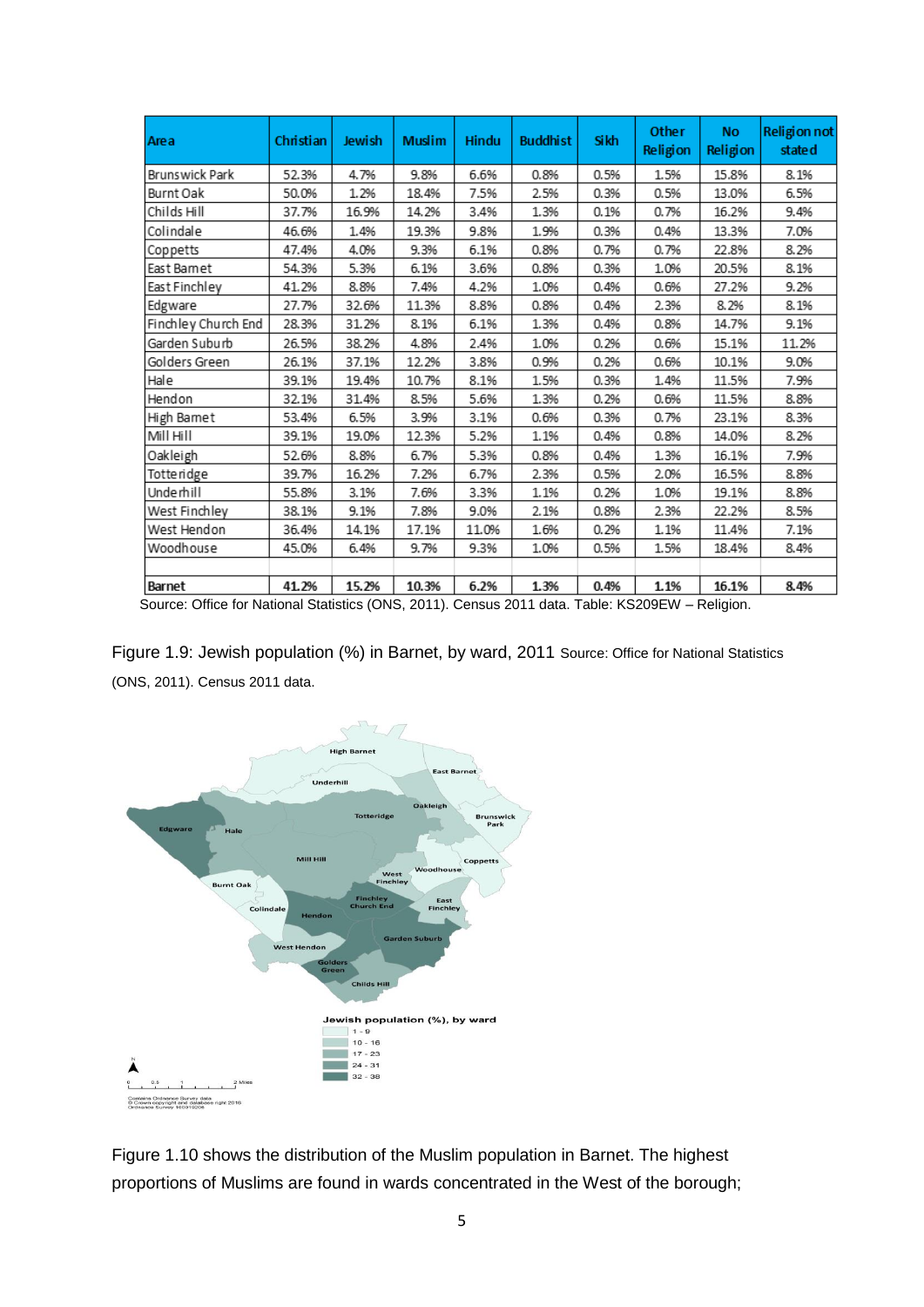Colindale (19.3%); Burnt Oak (18.4%) and West Hendon (17.1%). In contrast, the areas with the lowest percentage of Muslims are mainly located in the North of the borough (High Barnet (3.9%); East Barnet (6.1%); Oakleigh (6.7%)), with the exception of Garden Suburb (4.8%).



Figure 1.10: Muslim population (%) in Barnet, by ward, 2011

Source: Office for National Statistics (ONS, 2011). Census 2011 data.

The Barnet wards with the highest percentage of people claiming to have no religion are East Finchley (27.2%), High Barnet (23.1%) and Coppetts (22.8%), whereas those with the lowest proportion of their population having no religion are; Edgware (8.2%), Golders Green (10.1%) and West Hendon (11.4%).

Office for National Statistics (ONS, 2019). Population by Religion, Borough. Data from the Annual Population Survey for 2018. Available at: **[https://data.london.gov.uk/dataset/percentage-population-religion](https://data.london.gov.uk/dataset/percentage-population-religion-borough)borough**[External link](https://data.london.gov.uk/dataset/percentage-population-religion-borough)

Office for National Statistics (ONS, 2011). Census 2011 data. Table: KS209EW – Religion: Ward details. Available at: **<https://www.nomisweb.co.uk/>**External link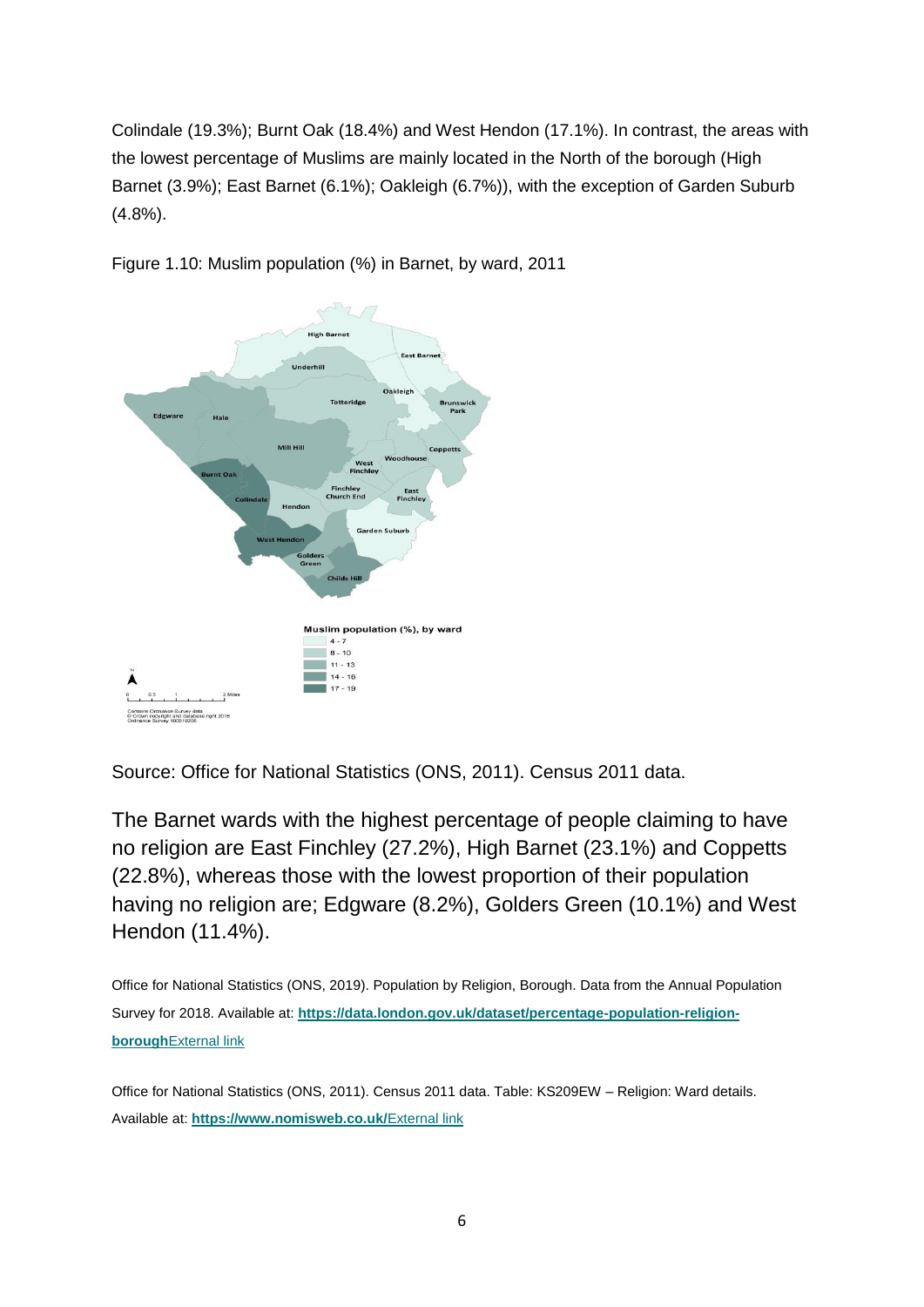Office for National Statistics (ONS, 2011). Census 2011 data. Table: KS209EW – Religion: Ward details. Available at: **<https://www.nomisweb.co.uk/>**External link

# **3. Management of SACRE: LA Support, Governance & Membership**: **September 2019 – September 2020**

Barnet LA manages the Barnet SACRE through the Barnet Education and Learning Service team (BELS). Neil Marlow, Director of School Improvement and Traded Services **(**School Improvement Team**)** has provided excellent support and guidance to our incoming Religious Education Adviser, Jan McGuire. SACRE feels well supported by the team. The Director for School Improvement acts as the conduit between the LA and SACRE on issues such as finance, data and councillor representation. The Education and Learning Service has appointed an experienced clerk to attend each SACRE meeting. We have been fortunate to be served by Jan Johnson (Until September 2020), and her successor Maria Gabrielczyk (October 2020 -). to minute the meetings and provide the Chair and Religious Education Adviser with valuable, although limited support.

Barnet LA, under the management of BELS, has continued to provide support to SACRE and its work to encourage the development of quality religion and worldviews, Religious Education and SMSC in schools.

The LA currently supports the funding of the Religious Education Advisers time, of twenty days a year. Finance is allocated to cover the role of the Religious Education Adviser, Jan McGuire, who provides specialist RE advice and governance support, writes the Government/ NASACRE annual reports and commissioned bids, facilitates the collaborative working groups required for the Agreed Syllabus Conference, attends AREIAC/ NASACRE/REQM/NATRE meetings or conferences and deals with day to day matters. SACRE has been working alongside BELS to update the SACRE website area, to raise the profile of SACRE and raise school awareness of the role and support that SACRE can provide them in school. This is ongoing.

### **Governance**

In 2019 – 2020 SACRE called three formal meetings that were attended by Committee A, B, C and D members.

The Barnet Agreed Syllabus for Religious Education provides statutory requirements for planning, teaching and assessment procedures.

### **Membership 2019 - 2020**

Every Local Authority must convene a Standing Advisory Council on Religious Education (SACRE). Barnet SACRE convenes three times each year. It comprises of four statutory groups. Attendance at meetings is consistent. We continue to ensure the membership reflects the demographic.

Our current Chair, Kevin McSharry, was elected Chair in 2010. Barnet SACRE would like to extend their thanks to Kevin McSharry for his commitment, rigour, passion and extensive support he provides to SACRE, Religious Education and the Religious Education Adviser. We are indebted to him.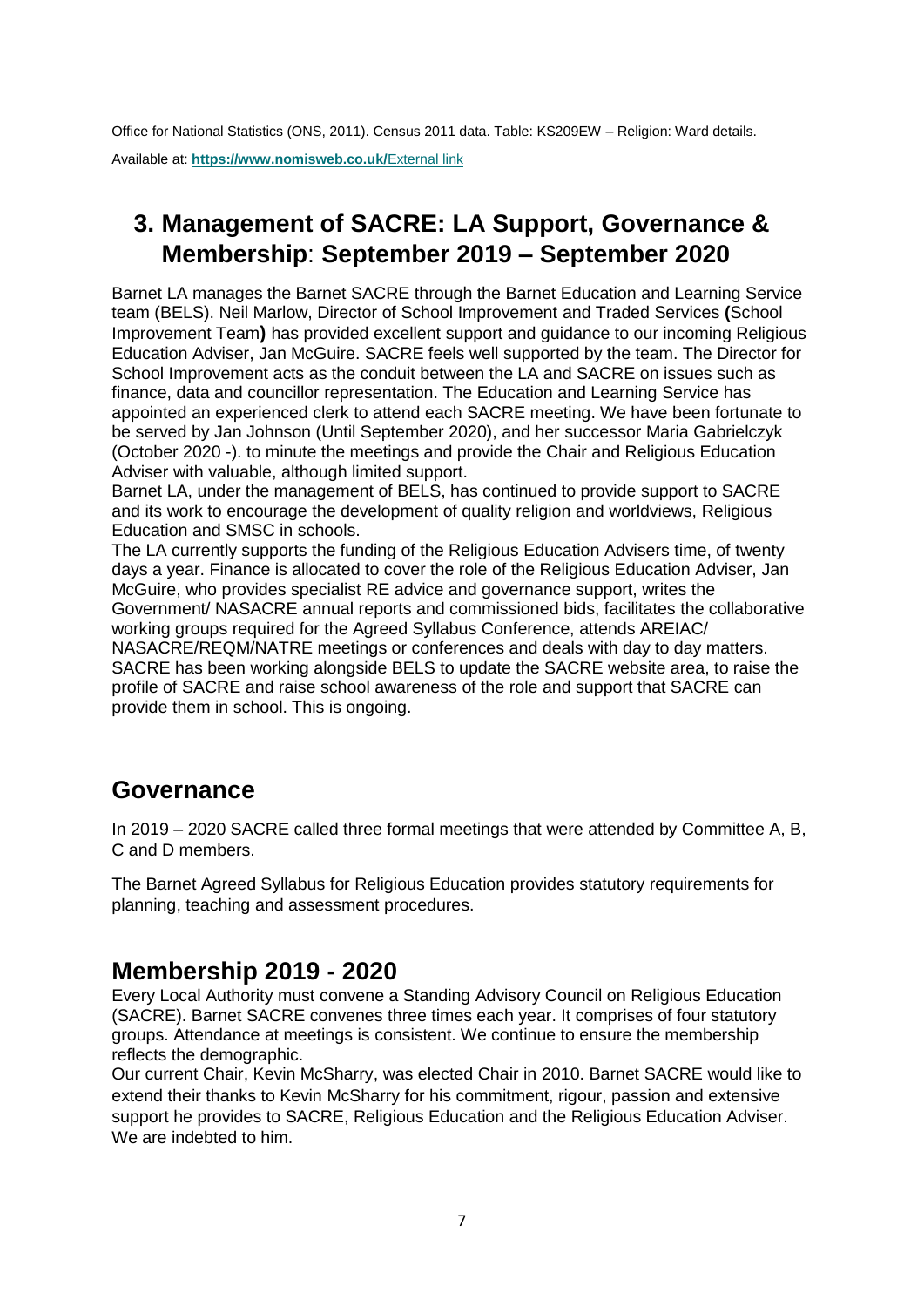## **Membership of Barnet SACRE the standing advisory council on Religious Education**

| <b>GROUP A:</b>                                                                   | <b>GROUP B:</b>                                                               |
|-----------------------------------------------------------------------------------|-------------------------------------------------------------------------------|
| Christian denominations other than the                                            | <b>Church of England</b>                                                      |
| <b>Church of England and principal religions</b>                                  |                                                                               |
| represented in Great Britain                                                      |                                                                               |
|                                                                                   |                                                                               |
| Mrs Vicky Golestaneh (Baha'i)<br>Ajantha Tennakoon (Buddhist)                     | Mrs Jayne Pavlou (London Diocese)<br>Rev Robin Sims-Williams (London Diocese) |
|                                                                                   | Mrs Mel Adams (Diocese of St Albans)                                          |
| Mrs Catherine Salinger (Free Church)                                              |                                                                               |
| Mrs Mary Karaolis (attending on behalf of<br>Very Revd AC Damiano: Greek Orthodox | Vacancy (Diocese of St Albans)                                                |
| Church                                                                            |                                                                               |
| Mr Sury Khatri (Hindu)                                                            |                                                                               |
| Mrs Veena Bedi (Hindu)                                                            |                                                                               |
| Ahmad Alkazemi (Islam)                                                            |                                                                               |
| Dr Mukal Shah (Jain)                                                              |                                                                               |
| Dr. Natubhai Shah (Jain)                                                          |                                                                               |
| Rabbi Mark Goldsmith ( Jewish)                                                    |                                                                               |
| Mr Gerry Cohen (Jewish)                                                           |                                                                               |
| Vacancy (Sikh)                                                                    |                                                                               |
| Vacancy (Sikh)                                                                    |                                                                               |
| Mr Connor O'Halpin (Roman Catholic)                                               |                                                                               |
| Monika Cleaver (Roman Catholic)                                                   |                                                                               |
| Major Mark Rose (Salvation Army)                                                  |                                                                               |
| Joan Scannell (Salvation Army)                                                    |                                                                               |
| Mr Mark Leach (Methodist)                                                         |                                                                               |
| <b>GROUP C:</b>                                                                   | <b>GROUP D:</b>                                                               |
| <b>Teachers Associations, including</b>                                           | <b>Local Authority, including elected</b>                                     |
| representation from Academy Schools                                               | <b>Councillors LA</b>                                                         |
|                                                                                   |                                                                               |
| Mr Kevin McSharry (Chairman & ASCL)                                               | Agnes Slocombe (L.A.)                                                         |
| Ms Marina Robb (East Barnet School: NEU)                                          | <b>Cllr John Hart</b>                                                         |
| Ms Claire Pawlasczek (East Barnet School:                                         | Cllr Danny Rich                                                               |
| NEU)                                                                              |                                                                               |
| Dr Alan Shaw (Hasmonean Primary School:<br>NAHT)                                  | Cllr Lachhya Bahadur Gurung                                                   |
| <b>Ms Sandra Teacher</b>                                                          | Cllr Jess Brayne                                                              |
|                                                                                   | Cllr Reuben Thompstone                                                        |
| Other                                                                             | <b>Co-opted non-voting members</b>                                            |
|                                                                                   |                                                                               |
| Maria Gabrielczyk - Clerk                                                         | Jan McGuire (JMcG) Jan McGuire LA, RE                                         |
|                                                                                   | <b>Consultant and Advisor to SACRE</b>                                        |
|                                                                                   | Mr Neil Marlow                                                                |
|                                                                                   | LA, Head of School Improvement, representing                                  |
|                                                                                   | Director of Education and Skills                                              |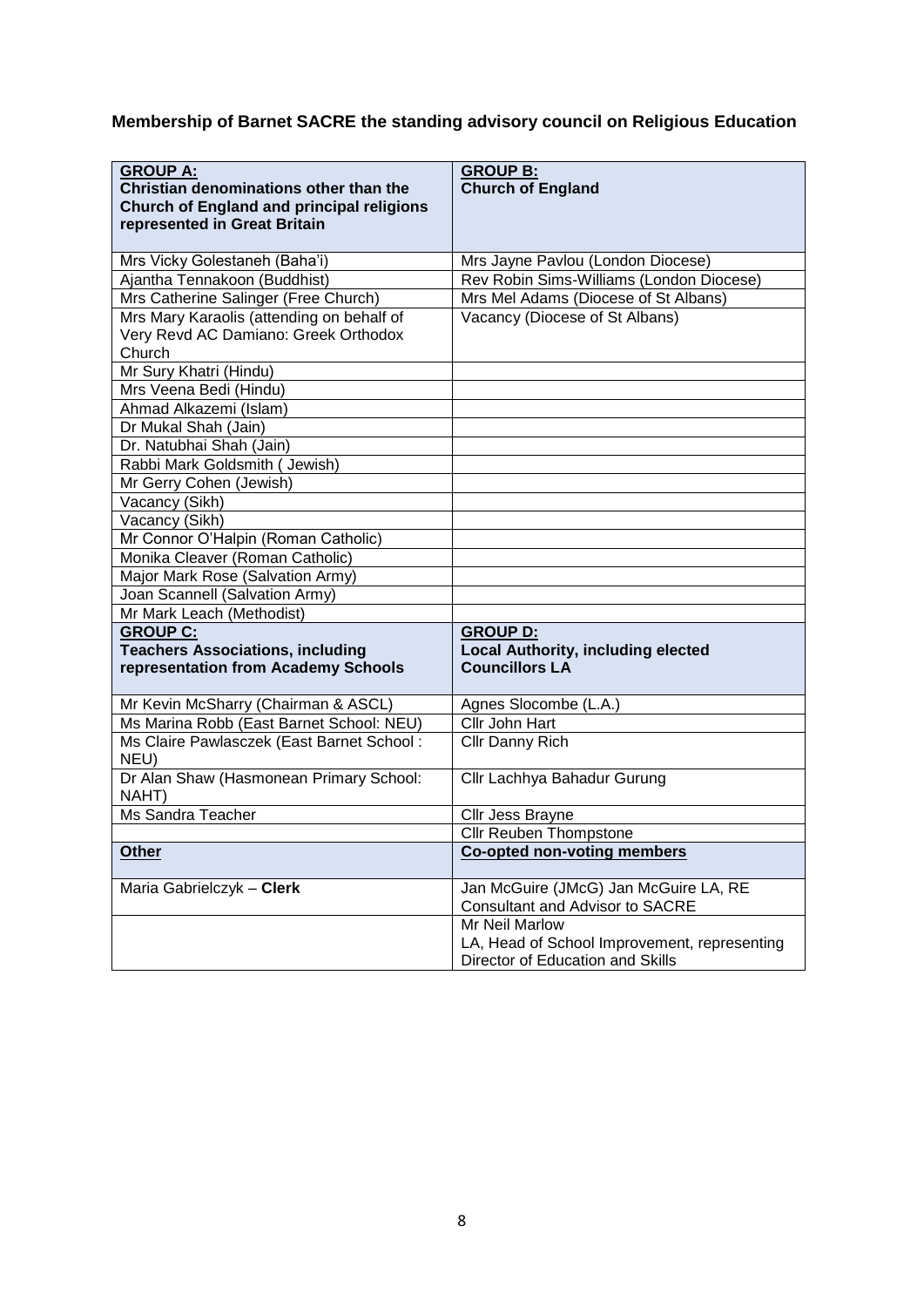## **4.Standards and Quality of Provision of Religious Education \*\*\***

| <b>DATE</b>            | <b>EXAM</b>                                 | <b>STUDENTS</b> | %             | $\%$                 | $\frac{9}{6}$ | $\%$                 | Comment                                                                        |  |  |
|------------------------|---------------------------------------------|-----------------|---------------|----------------------|---------------|----------------------|--------------------------------------------------------------------------------|--|--|
|                        |                                             | <b>ENTERED</b>  | <b>Barnet</b> | National             | <b>Barnet</b> | National             |                                                                                |  |  |
| Key Stage 5 Attainment |                                             |                 |               |                      |               |                      |                                                                                |  |  |
| 2020                   | A LEVEL                                     |                 |               |                      |               |                      | Entry                                                                          |  |  |
|                        |                                             |                 |               |                      |               |                      | maintained.                                                                    |  |  |
| 2019                   | A LEVEL                                     |                 |               |                      |               |                      | % may reflect<br>grade boundary<br>changes                                     |  |  |
| 2018                   |                                             |                 |               |                      |               |                      | decline linked to<br>ceasing of AS<br>offering?                                |  |  |
| 2015                   | A/S LEVEL                                   |                 |               |                      |               |                      | The A/S<br>examination is<br>still being offered<br>by examinations<br>boards. |  |  |
|                        | Key Stage 4 Attainment                      |                 |               |                      |               |                      |                                                                                |  |  |
|                        |                                             |                 | % Barnet      | $\%$                 | % Barnet      | $\%$                 |                                                                                |  |  |
|                        |                                             |                 | Grade 4+      | National<br>Grade 4+ | Grade 7+      | National<br>Grade 7+ |                                                                                |  |  |
| 2020                   | <b>GCSE</b><br><b>FULL</b><br><b>COURSE</b> |                 |               |                      |               |                      |                                                                                |  |  |
| 2019                   | <b>GCSE</b><br><b>FULL</b><br>COURSE        |                 |               |                      |               |                      |                                                                                |  |  |
| 2018                   | <b>GCSE</b><br><b>FULL</b><br>COURSE        |                 |               |                      |               |                      |                                                                                |  |  |
| 2017                   | <b>GCSE</b><br><b>FULL</b><br><b>COURSE</b> |                 |               |                      |               |                      |                                                                                |  |  |

\*\* The first examination of the current AS and A level in religious education and studies was in September 2018. The first examination of the current GCSE in religious studies, graded 9-1, took place in the summer of 2018.

#### **Commentary**

### **Religious Education examinations: 2020**

**Quality of Provision of Religious Education of Standards** 

#### **LA statement re C19 and examinations:**

The usual practice is to report in this section and analysis the examinations taken in our schools in Religious Education at GCSE and A level. Due to the Covid 19, school closures and the national decision in relation to students taking examinations we will not be carrying out the usual exercise this year.

Following the closure of schools from 23 March 2020 the DfE stated *"As part of steps taken to fight the spread of coronavirus (COVID-19), the [government](https://www.parliament.uk/business/publications/written-questions-answers-statements/written-statement/Commons/2020-03-23/HCWS176/) announced that all exams due to take place in schools and colleges in England in summer 2020 are cancelled and that it will not publish any school or college level educational performance data based on tests, assessments or exams for 2020….We will not hold schools and colleges to account on the*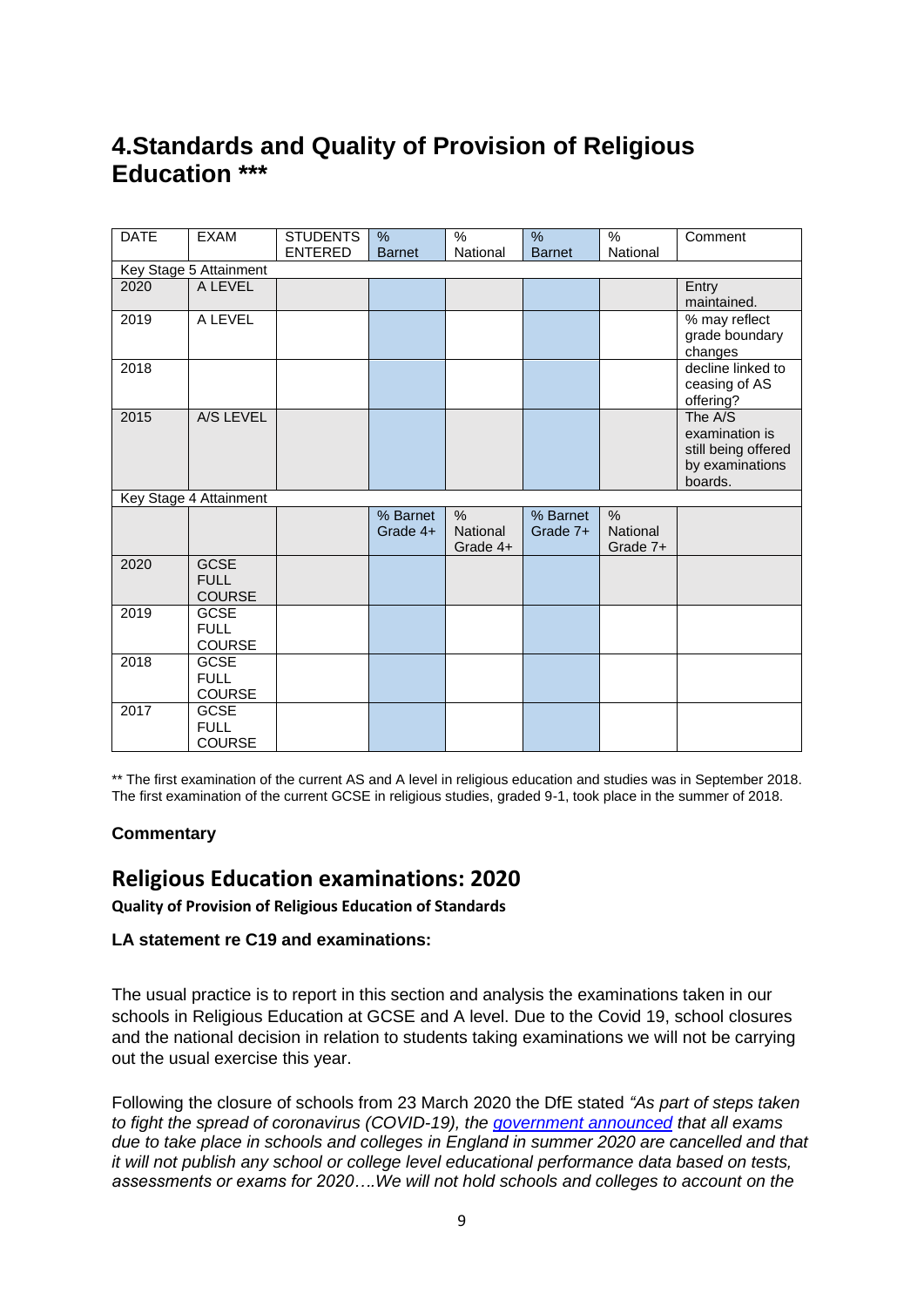*basis of exams and assessment data from summer 2020 and that data will not be used by others, such as Ofsted and local authorities, to hold schools and colleges to account…..We will not be publishing school, college or multi-academy trust (MAT) level performance data based on summer 2020 tests, assessments and exams at any phase….All those working*  with schools and colleges, such as Ofsted, Department for Education regional teams **and** *local authorities, should use data from previous years when assessing school and college performance, and not the 2020 data"*

Secondary school students still received their A-level, GCSE and BTEC results but the grades were determined in a different way this year because of the Covid-19 pandemic. With exams cancelled this year because of Coronavirus, pupils were allocated their results based on either the school's teacher assessments, known as Centre Assessed Grades, or the standardised grade from Ofqual (whichever was the highest). We are confident that schools in Barnet followed a robust and appropriate process in order to get to a Centre Assessed Grade for each student. They used information such as previous classwork, homework, results in assignments and any mock exams in order to arrive at that grade.

In primary schools the DfE are not publishing any national, regional, local or constituency statistics for any primary school assessments for the 2019 to 2020 academic year.

We do not want to be drawn into commenting on speculation on the results in Religious Education. We support our schools to make sure standards are maintained and that the outcomes were fair to all students.

## **Attainment in RE not covered by public examination**

In addition to the data provided, information is also gathered during school visits by the BELS team, including the independent Religious Education Adviser, and from Ofsted reports. Visits to schools were suspended in the Summer Term due to the C19 pandemic but every LA maintained school had a School Effectiveness Visit carried out remotely. SACRE is pleased that visits to schools to offer support and provide guidance have resumed.

## **RE Quality Mark (REQM) 2019- 2020**

The Religious Education Quality Mark (REQM) was introduced in 2014 to acknowledge and celebrate outstanding RE. Barnet SACRE aspires to actively promote this award across schools as well as offering additional support from trained REQM assessors and RE advisers. Barnet SACRE aims to promote the REQM process in schools and will be monitoring this area.

## **Monitoring of provision**

### **2019- 2020 Monitoring of Primary Schools:**

Members of SACRE have links with primary schools through their faith communities within the borough. SACRE continues to offer training and support to schools via the BELS website.

When the C19 situation has abated, SACRE's Religious Education Adviser intends to facilitate an analysis of the Barnet school websites to audit and monitor the delivery of RE. The Religious Education Adviser also intends to establish an increased working relationship with the local Diocese and Diocesan Religious Education Advisers to establish a more collaborative approach to the monitoring of RE provision.

The BELS training programme has provided an opportunity for the Religious Education Adviser to visit schools to support and learn about the needs of teachers and pupils in the borough. The training opportunities offered by BELS to teachers to upskill in RE and work on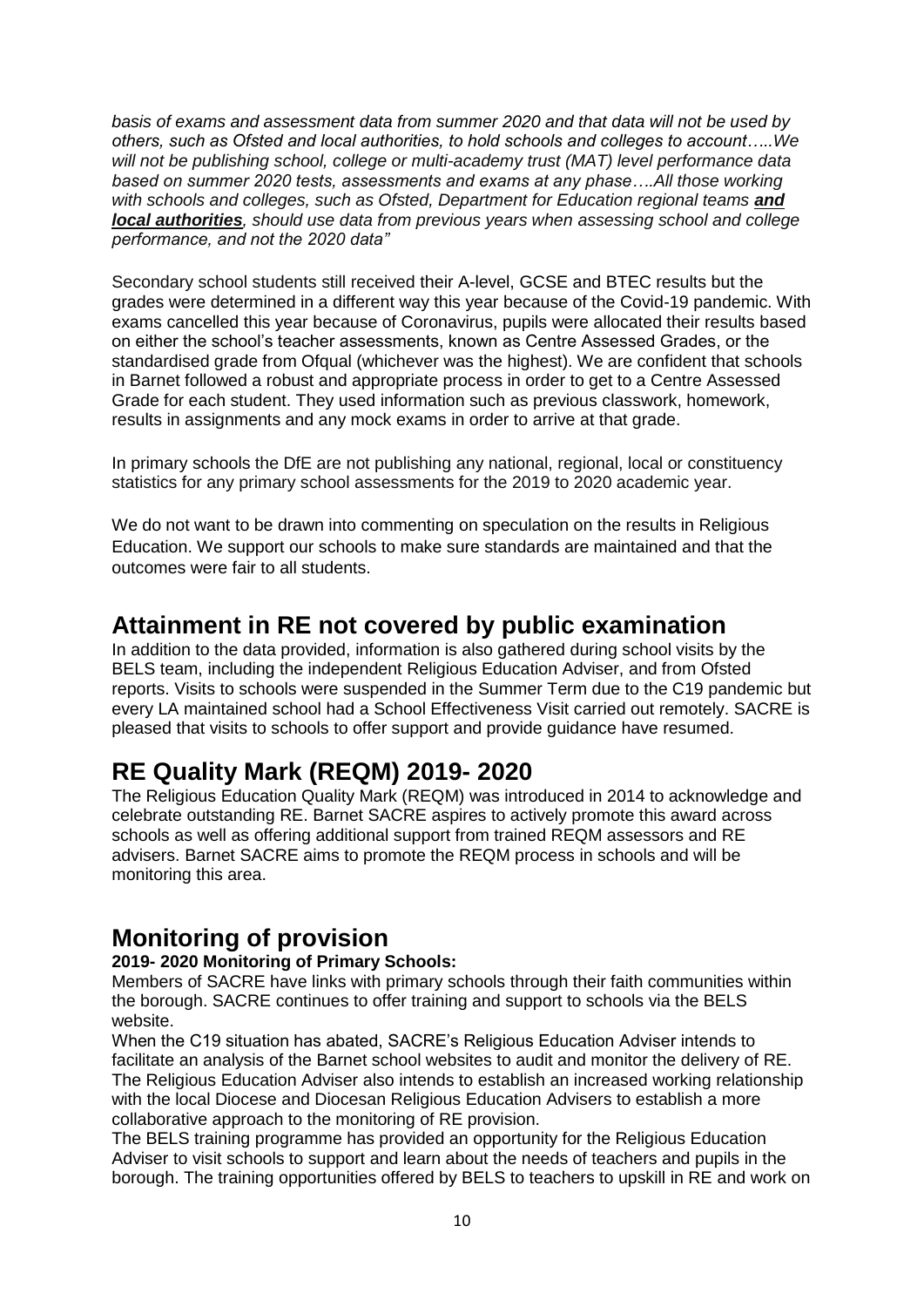their curriculum planning, has also allowed the Religious Education Adviser to gather important data on the needs of the teachers in the Primary sector.

There is a growing concern for SACRE's ability to report on progress in the future if schools all use their own assessment systems. It will be difficult to standardise these for the purpose of analysis and comparison at Primary level. SACRE will require BELS support in sharing data relevant to this role.

#### **2019- 2020 Monitoring of Secondary Schools:**

Academies bring new challenges in terms of accountability. Barnet SACRE aspires to have positive working relationships with academies that continue to use the locally Agreed Syllabus.

SACRE also monitors the Ofsted reports to note progress and excellence in SMSC and RE delivery as well as issues requiring support. This is ongoing.

## **5.Ofsted Reports**

Currently the Director of School Improvement and Traded Services, Neil Marlow, acts as the conduit between the LA and SACRE. He keeps the SACRE informed of Ofsted inspections and reports on comments related to religion and worldviews and SMSC that may require celebration or action. Nationally the picture for RE reflects the overall picture and grading for a school. Mostly, the reports do not make specific reference to RE but report on social, moral, spiritual and cultural development.

Where it has been made known that a school is not meeting statutory advice, SACRE will contact the school and offer support via the BELS team.

## **6. Support for Improving Teaching of the Locally Agreed Syllabus**

### **Commissioned Projects: 2019-2020**

BELS has not commissioned Barnet SACRE to complete any commissioned research or papers during this period. However, the independent Religious Education Adviser for Barnet has been commissioned to run the RE Coordinators Network and training sessions, and these are now becoming an established offering. These sessions provide an opportunity to provide support for improving teaching of the Locally Agreed Syllabus.

### **Research Awards:** 2020-2021: Westhill NASACRE Project Award

#### **Education into Diversity: 'VAT in RE': Boosting the skills and confidence of RE Coordinators and Teachers in delivering their Agreed Syllabus in the classroom**

Our Standing Advisory Council on Religious Education (SACRE) has been part of a successful bid for funding from the National Association of SACREs (NASACRE) and the Westhill Endowment Trust to run the project **'VAT in RE'.**

'VAT in RE' is a project that intends to boost the skills and confidence of RE Coordinators and Teachers to develop and implement a Medium-Term Curriculum Plan model that will impact on the quality of RE delivery.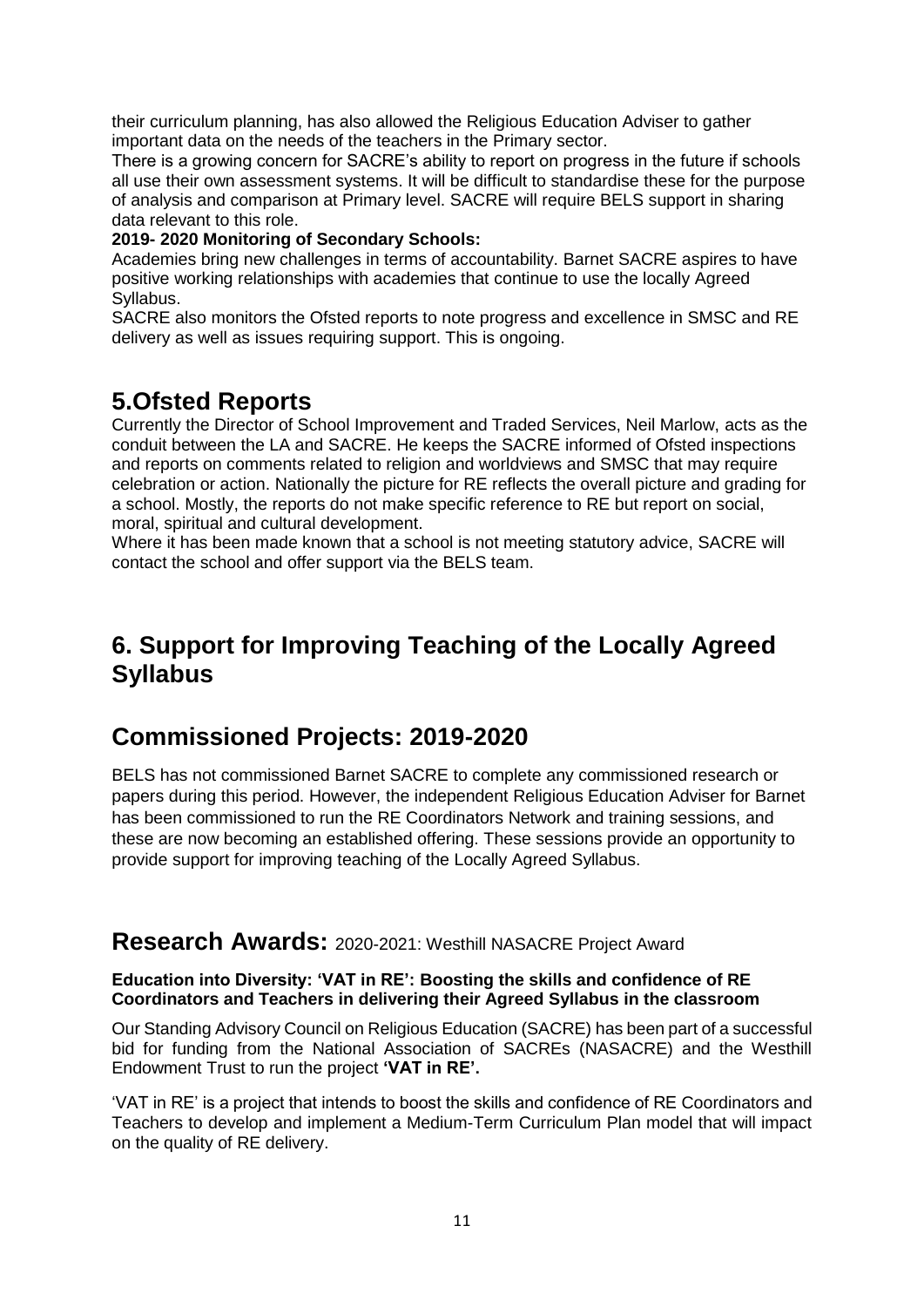The project will provide a series of training events, workshops and writing group sessions that will introduce RE Coordinators, and teachers of RE, to the idea of 'VAT' in Religious Education. The workshops will include a close working relationship with members of the richly diverse local faith groups represented on the SACRE in Barnet. The project will focus on exploring tier three Vocabulary (Etymology), Artefacts (Art) and Texts (stories) that help to bring diversity and faith groups represented in the Agreed Syllabus alive. Teachers will then be supported in the production of detailed exemplar Medium-Term Plans (KS2/KS3) that clearly incorporate 'VAT in RE'.

### **Background**

Barnet SACRE benefits from being located in a richly diverse community. The recently reviewed Syllabus (2019) desires to provide a rich and diverse experience of Religious Education in the classroom.

However, there currently exists a dis-connect between the diversity and wealth of faith knowledge in the local community, including SACRE, and the confidence of RE teachers to deliver engaging lessons based on the Agreed Syllabus.

The project, that will commence late September 2020, aims to develop confidence in the Agreed Syllabus.

The projects intension is to support teachers and RE Coordinators:

- To relieve lack of curriculum planning time
- To build RE subject knowledge through **VAT in RE**
- To increase the understanding of tier 3 **V**ocabulary linked to faith groups/ religions
- To bolster knowledge of **A**rtefacts that bring lessons alive
- To develop knowledge of **T**exts/ stories/ narratives used within faith groups that can support learning about diversity in the classroom

The Medium-Term plan document will also be able to reflect the additional concern of teachers to respond to 'Ofsted' focus and school curriculum requirements. Teachers state that they lack confidence in showing or evidencing: Intent, Implementation, Impact: sequential, or progressive, learning steps and questioning.

The exemplar Medium-Term Plan will provide a model for teachers to replicate or build upon.

The resulting exemplar Medium-Term plan will be published on the Barnet website and will be freely available for public view. The intension is to create an exemplar Medium-Term plan document or template that provides a model that can be replicated within other regions, by those using different Syllabi. It also provides a way of teachers up-skilling and empowering them to continue the curriculum planning process for RE within their own schools.

#### **Education into Diversity**

For the purposes of this project the emphasis will be on bringing **'VAT in RE'** under the headings of key religions/ world views represented on the SACRE groups.

SACRE members will be invited to engage with the teachers and the writing group throughout the process. They will become faith Advisers. They will be tasked with checking the materials for 'faith' accuracy. SACRE faith representatives will be able to take the materials back to their faith community for consideration and comment. SACRE representatives and their communities will be actively engaged in building the 'VAT in RE' on the Medium-Term planning documents. We intend for the Medium-Term plan to reflect diversity in its most active and proactive form. We hope that it will be a community process.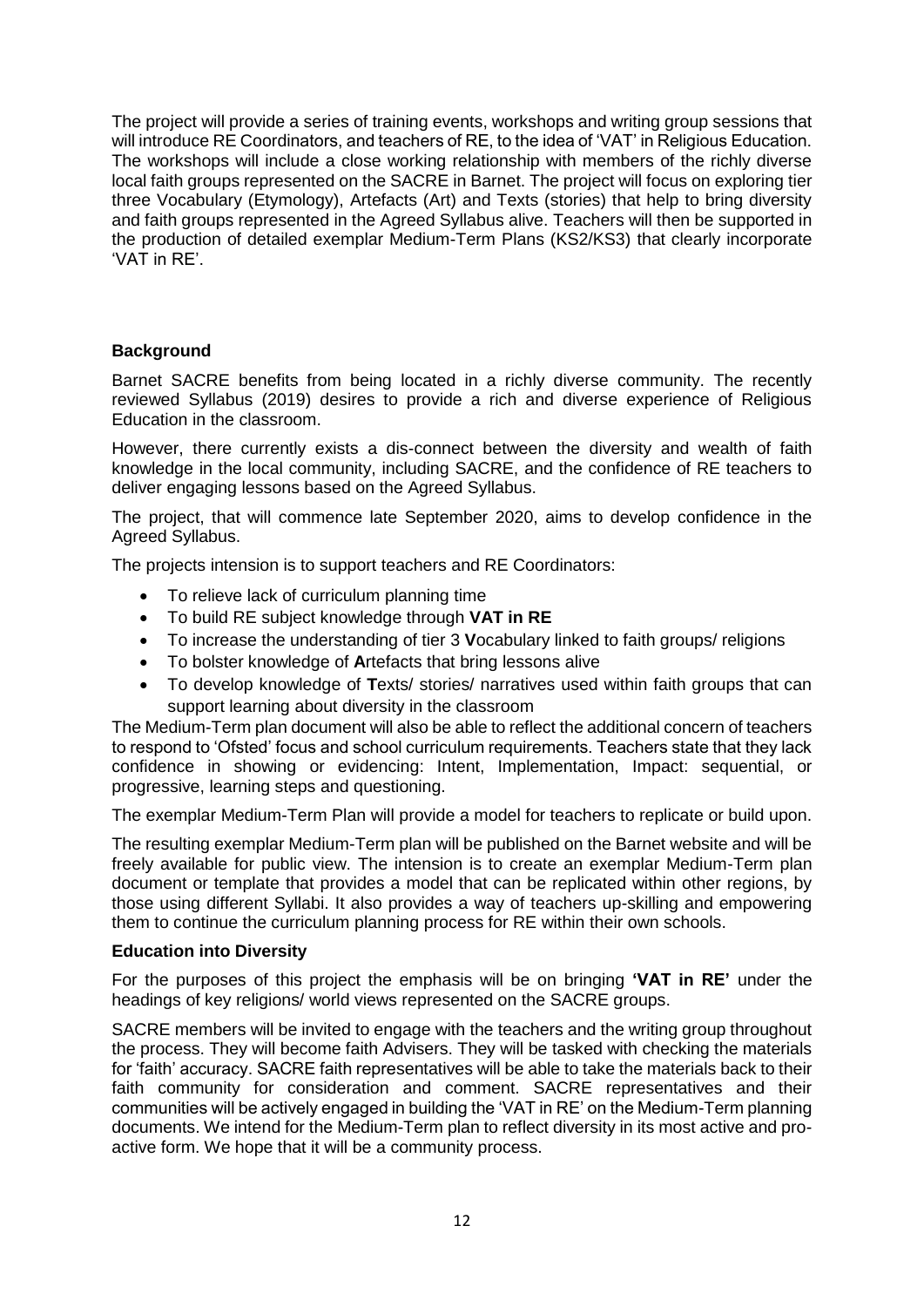We intend that teachers and pupils will deepen their knowledge and understanding of 'religions / worldviews beliefs, practices, and values'. We intend for teachers and pupils to deepen their knowledge and understanding of each religion they encounter, and feel confident in applying vocabulary, artefact and textual layers to their discussion and written argument.

Barnet SACRE will lead the project. Each stage of the project's development will involve teachers and members of the wider faith communities. Progress will be shared for consultation purposes. The Project Manager will offer guidance to the team throughout and ensure that the resulting materials are high quality and fit for purpose.

### **Community benefit in our area**

This project affords great opportunities for teaching colleagues to share experiences and perspectives on diversity, in matters of faith and belief, with members of the diverse faith community of Barnet. The resulting Medium-Term Plans (Curriculum model) could, for example, point to the variety of Christian groups, as well as Bahá'í, Buddhist, Hindu, Humanist, Jewish, Muslim, Rastafarian, Sikh, Alevi and other individuals and communities.

It will be a condition of the exemplar Medium-Term planning creative process that an understanding between people from different groups is promoted. Working collaboratively within SACRE, local faith groups, and between schools of diverse religious intake within Barnet, will model this.

Overall, the project will result in a model 'Medium-Term planning document designed to promote pupils':

- interest in how religion and belief features in the world today
- knowledge and understanding of the diversity of religion and belief
- deeper understanding of people from different groups

The resulting exemplar Medium-Term plan:

- will encourage positive community modelling of working on a project to support the values enshrined within the 2010 Equality Act
- deepen the RE subject knowledge and understanding of diversity in religion and belief within the teaching community
- will develop confidence in teachers to deliver high quality RE in their classrooms, that promotes deeper understanding of people from different groups

#### **Sustaining the initial impact**

The work of the project will be sustained through teacher use of the exemplar Medium- Term plans uploaded to the Barnet website. This is a free, publicly accessible site. Access will be publicised through the SACRE RE briefing papers and Reports. The exemplar Medium-Term document will be shared during RE Coordinator Network meetings and training offered to schools.

The project will commence late September 2020.

### **Relevant Links with other agencies**

SACRE has links with other agencies including the Diocese, AREIAC, NASACRE, NATRE, REQM, Middlesex University Department for Philosophy and Religious Studies and REC.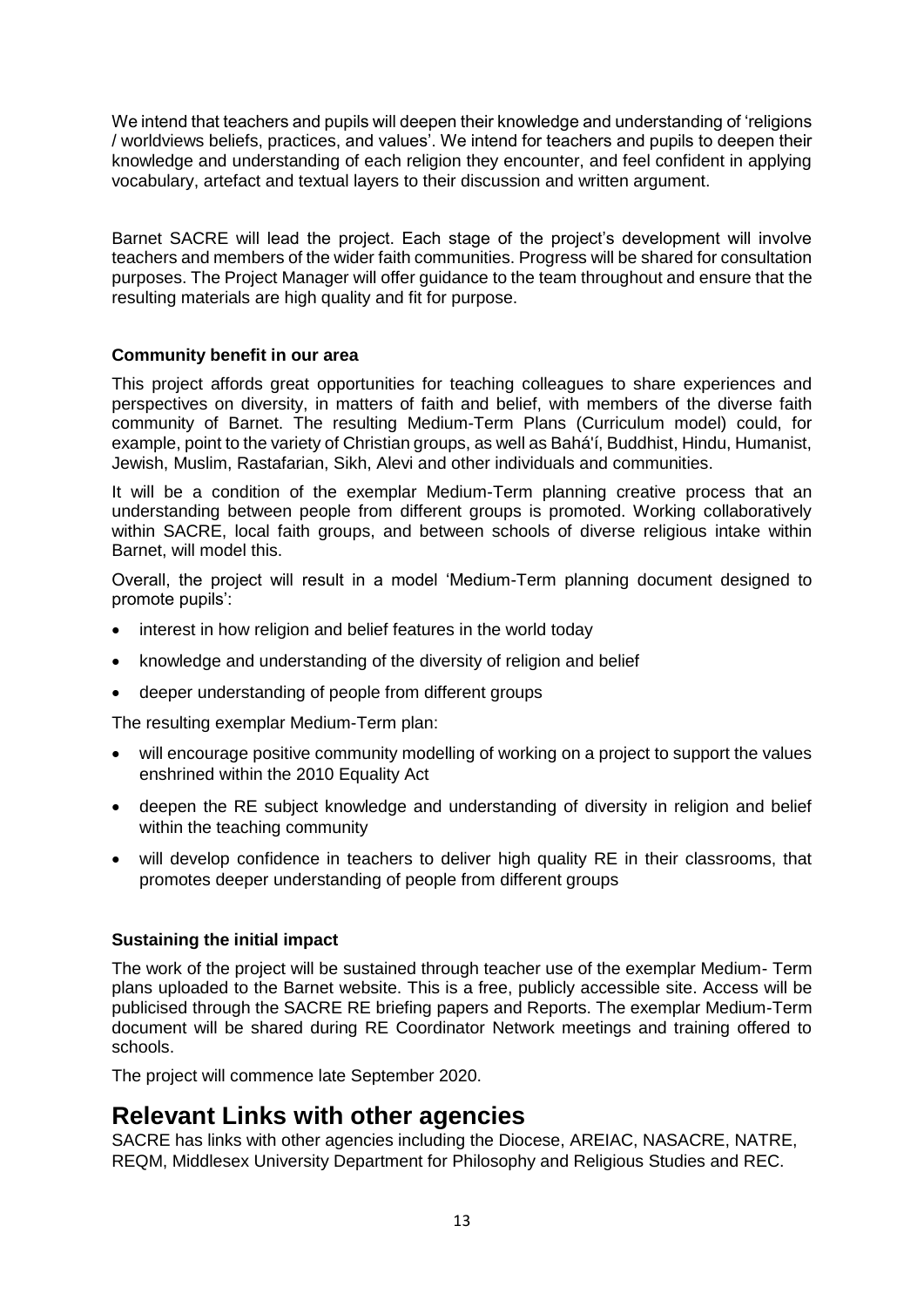## **7. Compliance with the Statutory Requirement**

## **Determinations: Barnet's SACRE's Statutory Role 2019-20**

Barnet SACRE has a statutory role in considering and granting determinations.

What is Determination? The Education Reform Act of 1988 (sections 6, 7, 9, and 12) entitles schools to apply to the SACRE for a 'Determination'. This allows the school to adjust the legal requirements to enable collective worship of a different character to take place for **some** or **all**  pupils in the school. Determinations are made where a school, on behalf of a group of parents, requests Collective Worship other than that set down by statute.

There were no determinations in 2019-20 for Barnet SACRE to consider.

2020 marked an unprecedented year with the disruption and concerns linked to the C19 pandemic. All pupils, after a pro-longed absence, were welcomed back into the classroom. School in September 2020 had set up a process of 'working in bubbles'. SACRE members were concerned that the LA continues to manage the requirement for all schools to meet the collective worship requirement during this 'bubble' C19 period.

Barnet SACRE has a role in investigating complaints against schools in relation to RE and Collective Worship. In 2019-20 there were no such formal complaints to deal with.

# **Collective Worship**

Barnet SACRE reminds schools of the importance of collective worship. Links to support and guidance are provided on the Religious Education and SACRE area of the Barnet website.

# **8. Contribution of SACRE to the wider Local Authority agenda**

SACRE members continue to generously offer schools their time and expertise. Faith representatives offer to deliver assemblies, support curriculum planning and provide guidance to individual teachers. During this current C19 time this offer can be via a virtual interaction. SACRE aspires to have a more active support role with schools and teachers in the Barnet area.

### **Contribution of SACRE to Social and Racial Harmony Agenda**

SACRE continues to offer to support the LA with their social and racial harmony, SMSC, British Values and Prevent agenda as well as sharing social bridging opportunities and enrichment of diversity and faith awareness experiences. Social bridging and wider diversity and faith experience still remains an Ofsted concern, and it can be particularly difficult for certain groups to access relevant opportunities. SACRE remains a key partner in sharing such opportunities to Barnet schools, through their committed work in raising the quality of Religious Education in the classroom.

Going forward it would be beneficial for SACRE to be more aligned with the LA's key priorities.